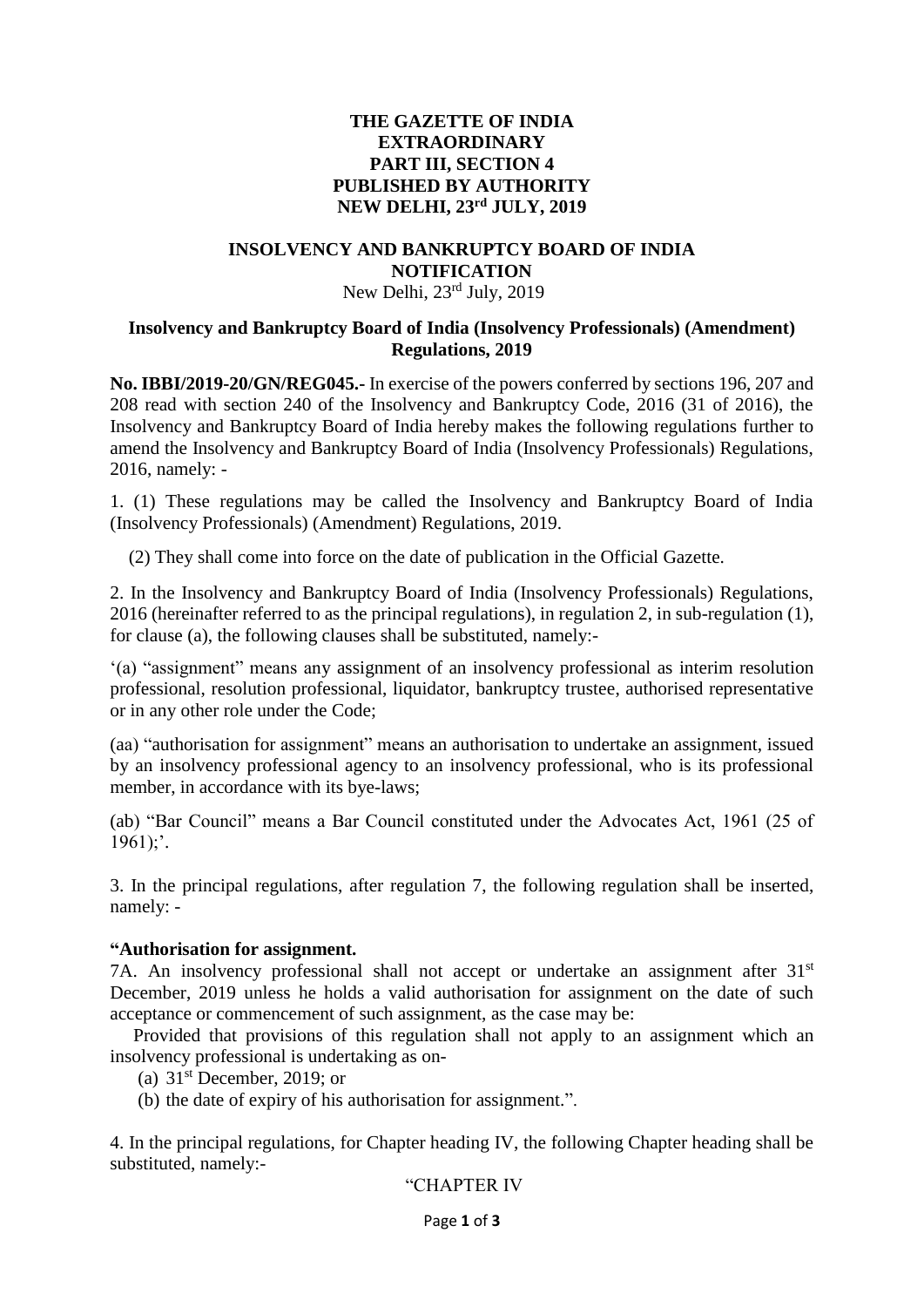# ISSUE AND SURRENDER OF AUTHORISATION FOR ASSIGNMENT AND DISCIPLINARY PROCEEDINGS".

5. In the principal regulations, in regulation 10, for sub-regulation (1), the following subregulation shall be substituted, namely: -

"(1) An insolvency professional agency shall inform the Board when it-

(a) issues or renews an authorisation for assignment;

(b) suspends or cancels an authorisation for assignment;

(c) revokes the suspension of an authorisation for assignment; or

(d) accepts the surrender of an authorisation for assignment,

within one working day of taking such action.".

6. In the principal regulations, in regulation 11, in sub-regulation (8), after clause (b), the following clause shall be inserted, namely: -

"(ba) suspension or cancellation of authorisation for assignment;".

7. In the principal regulations, in the First Schedule, -

(a) after clause 3, the following clause shall be inserted, namely: -

"3A. An insolvency professional must disclose the details of any conflict of interests to the stakeholders, whenever he comes across such conflict of interest during an assignment.";

(b) for clause 23, the following clauses shall be substituted, namely: -

"23. An insolvency professional must not engage in any employment when he holds a valid authorisation for assignment or when he is undertaking an assignment.

23A. Where an insolvency professional has conducted a corporate insolvency resolution process, he and his relatives shall not accept any employment, other than an employment secured through open competitive recruitment, with, or render professional services, other than services under the Code, to a creditor having more than ten percent voting power, the successful resolution applicant, the corporate debtor or any of their related parties, until a period of one year has elapsed from the date of his cessation from such process.

23B. An insolvency professional shall not engage or appoint any of his relatives or related parties, for or in connection with any work relating to any of his assignment.

23C. An insolvency professional shall not provide any service for or in connection with the assignment which is being undertaken by any of his relatives or related parties.

*Explanation.-* For the purpose of clauses 23A to 23C, "related party" shall have the same meaning as assigned to it in clause (24A) of section 5, but does not include an insolvency professional entity of which the insolvency professional is a partner or director.".

> Dr. M. S. Sahoo Chairperson  $[ADVT - - ]$